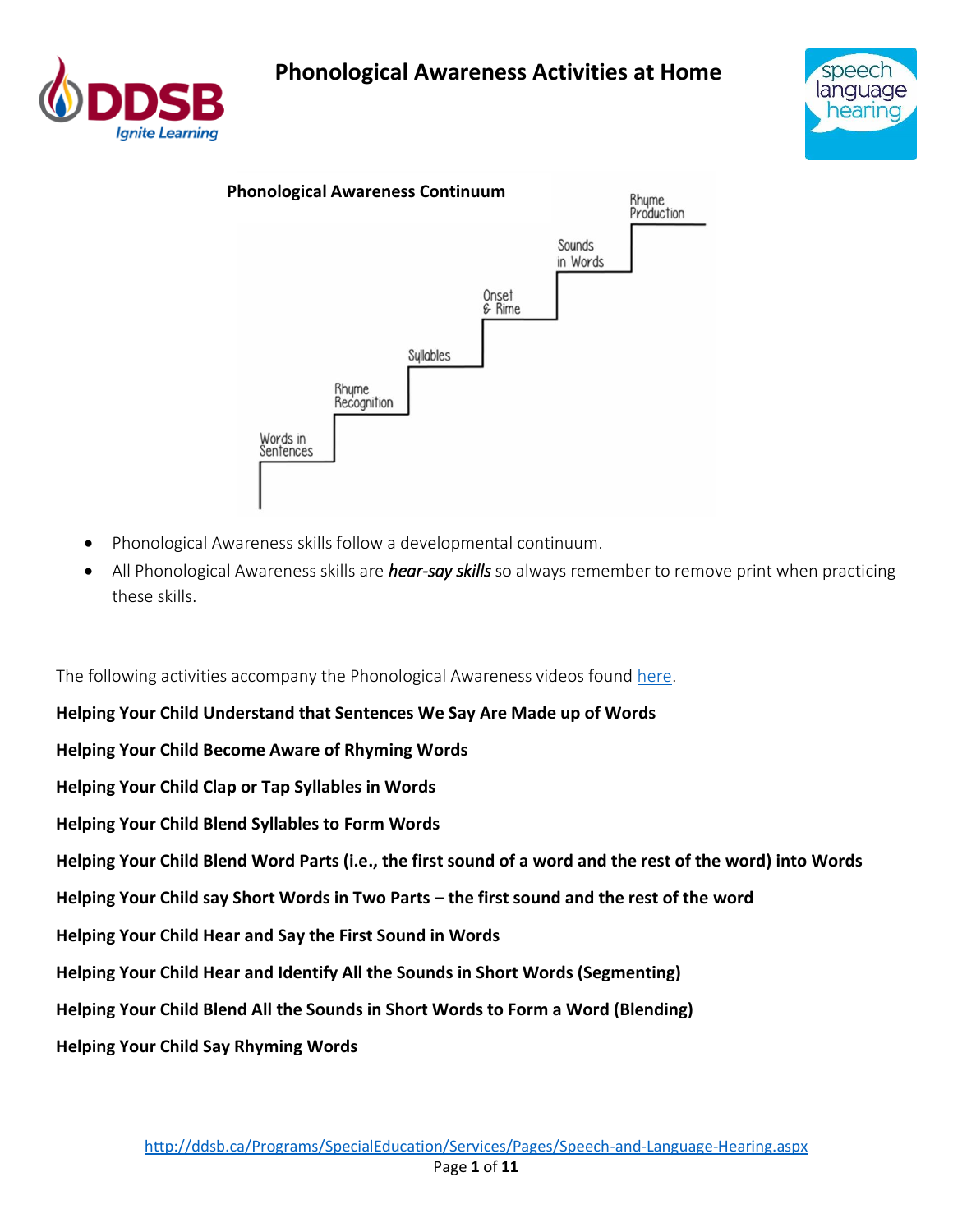# Helping Your Child Understand that Sentences We Say Are Made up of Words

### **[Video link](https://youtu.be/SJ0BiE_RWIo?list=PLX4zoFR8m8tDXLjDnKELTn4M9dNWGEcxf)**

**During Book Reading:** As you are reading a book to your child, stop and tell your child, "Listen to this sentence". Repeat a short sentence from the book. Have your child repeat the sentence back to you. Tell your child that you are going to count all the words in the sentence. Use your fingers to indicate each word as you say the sentence again. Do this activity periodically as you read books together. Encourage your child to hold up his/her fingers as he/she repeats the sentence back to you. You can also do this activity looking at photographs.

Robert Munsch books have great repeating sentences that will be engaging for your child to repeat. It is important to use a book that your child loves.



**Grab Bag Game**: Fill a bag with common items. Hold the bag up and choose an item. Say, "I'm going to tell you a sentence about this item" (e.g., "I see a pig." or "I found a pig."). Hold up a finger for each word you say. Tell your child, "There are 4 words in my sentence. It's your turn to try. What did you find?"



**During Meal Planning**/**Preparation:** Ask your child what he/she would like to eat for lunch or snack. Repeat back what your child says and hold up a finger for each word. Have your child ask for new food and to hold up his/her fingers while he/she is saying the sentence. Always start with a short sentence (e.g., "I would like to eat some grapes."). Once your child is successful, the sentence can include more words.





Some children need to pair a physical activity like hopping or jumping with each word in the sentence.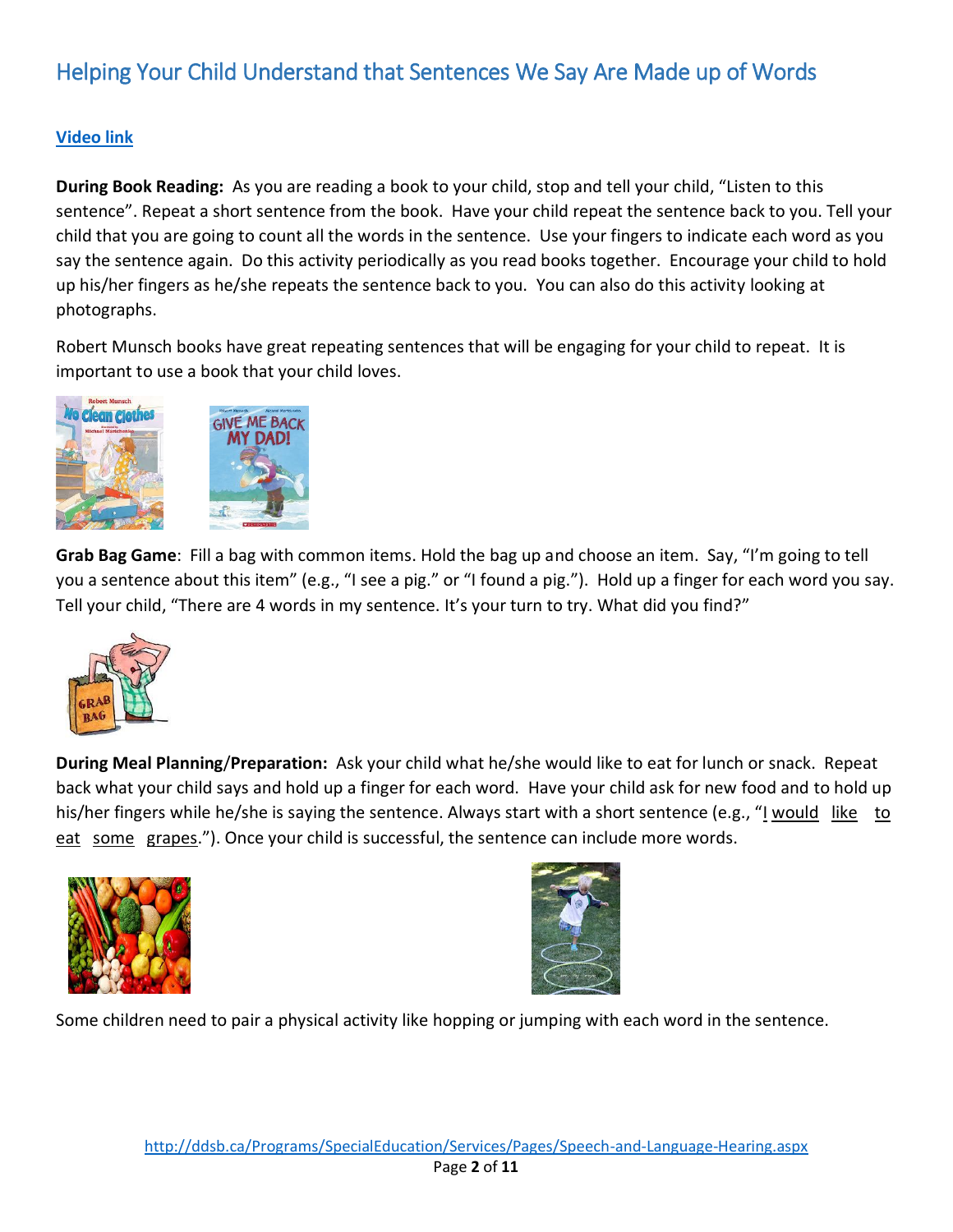## Helping Your Child Become Aware of Rhyming Words

### **[Video link](https://www.youtube.com/watch?v=l1Fct6awdLc&index=8&list=PLX4zoFR8m8tDXLjDnKELTn4M9dNWGEcxf)**

During Book Reading: As you are reading a book to your child, stop and say, "Listen," and then repeat 2 words from the story that rhyme. Say, "Those words rhyme." Do this periodically throughout the book.



Throughout the day: As you are walking or driving with your child, point out objects or places and say the name of the object or place and then add a rhyming word. This will help your child begin to "hear" rhyme. For example, "There is a dog. Dog-hog, dog-hog, dog-hog…those words rhyme."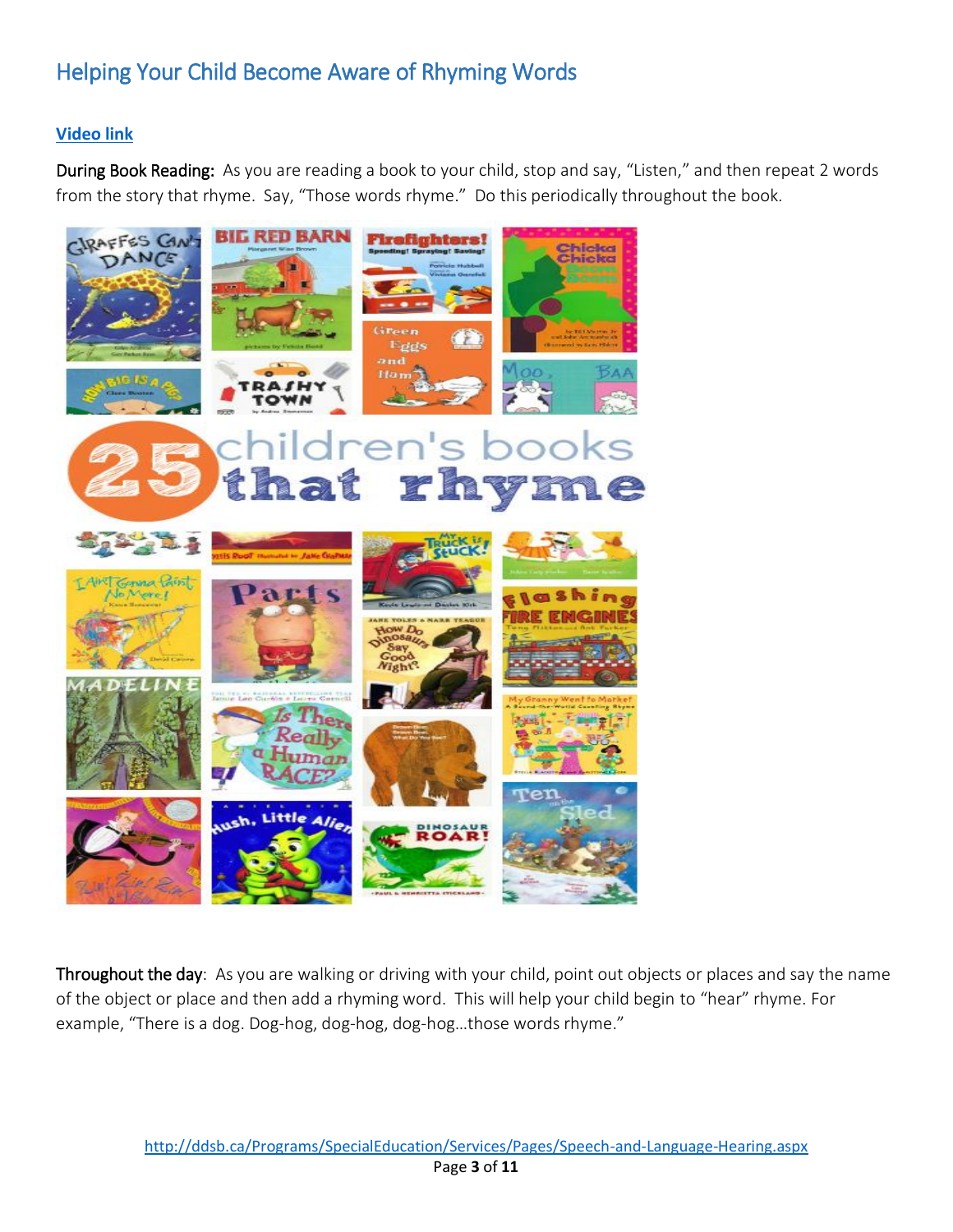## Helping Your Child Clap or Tap Syllables in Words

#### **[Video link](https://www.youtube.com/watch?v=5-Q_IPq2_5s&index=7&list=PLX4zoFR8m8tDXLjDnKELTn4M9dNWGEcxf)**

During Book Reading: As you are reading a book to your child, stop and say, "Listen" and then repeat a 2, 3 or 4 syllable word from the story. (Often animal labels or character names are good words with which to begin). Say, "I'm going to clap all the parts/syllables in this word. Listen". First, demonstrate the skill. Next, have your child clap with you. If your child makes an error, continue to practise clapping syllables together. Begin with 2 syllable words and then move on to 3 and 4 syllable words.

Throughout the day: As you are walking, preparing meals or driving with your child, point out objects or places and say the name of the object or place and then clap the syllables in the words. In this way you will help your child begin to "hear" syllables. Have your child try clapping words independently.

Example of words, 'zebra, dolphin, elephant, crocodile, eggplant, zucchini, apple, etc.

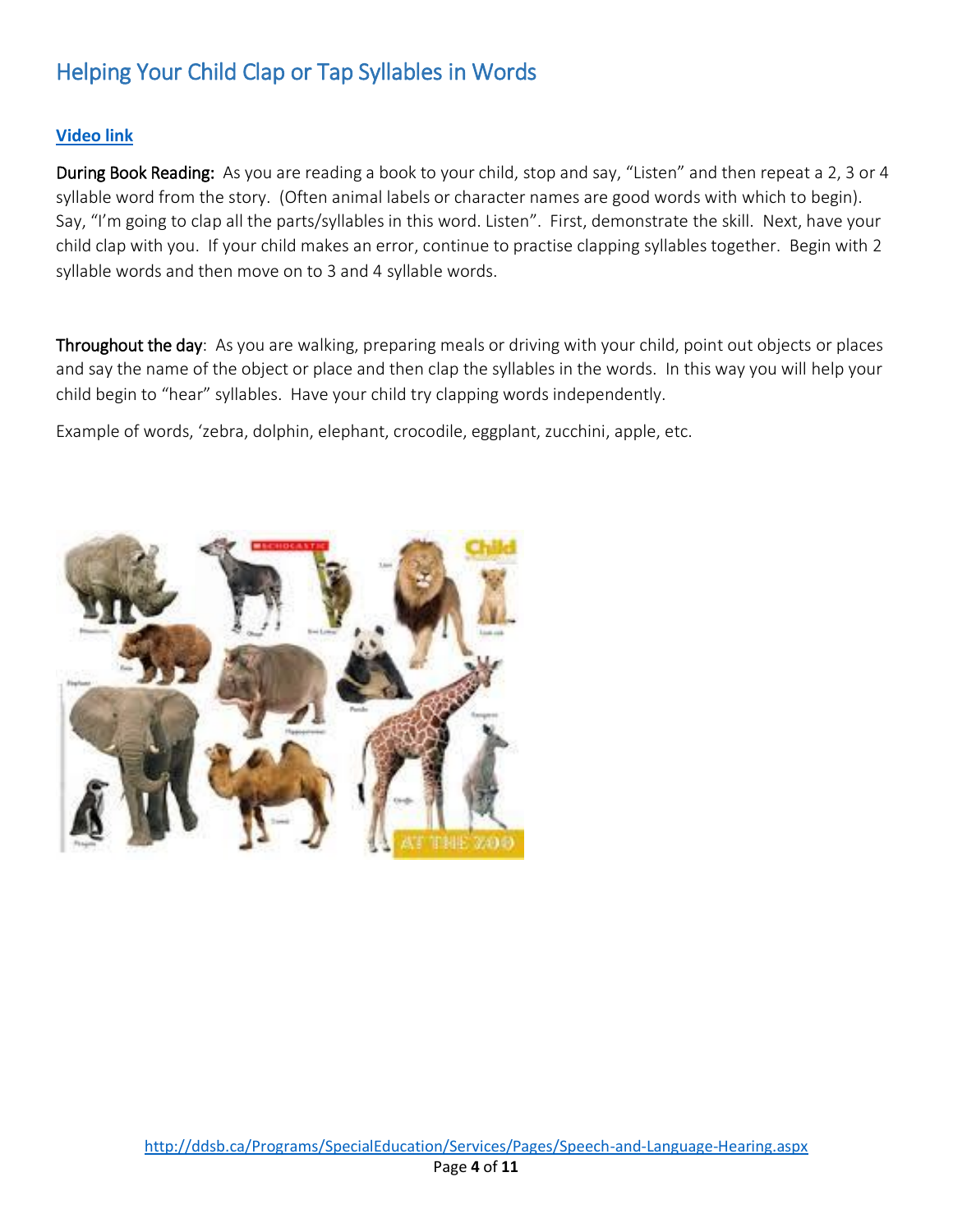### Helping Your Child Blend Syllables to Form Words

#### **[Video link](https://www.youtube.com/watch?v=G35aguUQzCo&list=PLX4zoFR8m8tDXLjDnKELTn4M9dNWGEcxf&index=6)**

During Book Reading: As you are reading a book to your child, stop and say, "Listen" and then repeat a 2, 3 or 4 syllable word from the story. Say it slowly, syllable by syllable. (Often animal labels or character names are good words with which to begin). Say, "I'm going to say all the parts/syllables in this word. Listen and tell me what word I'm saying." Then, demonstrate the skill. Have your child do it with you. If your child makes an error, repeat the syllables inserting very short pauses between syllables. Begin with 2 syllable words and then move to 3 and 4 syllable words.

Throughout the day: As you are walking, preparing meals or driving with your child, say the names of objects, places or people syllable by syllable. Then ask your child to guess what word you are saying. This will help your child blend syllables to form real words. Some examples of words, 'ze………bra, dol………phin, el……e…….phant, cro…..co…..dile, egg……plant, zu …..cchi…….ni, a……pple, etc.



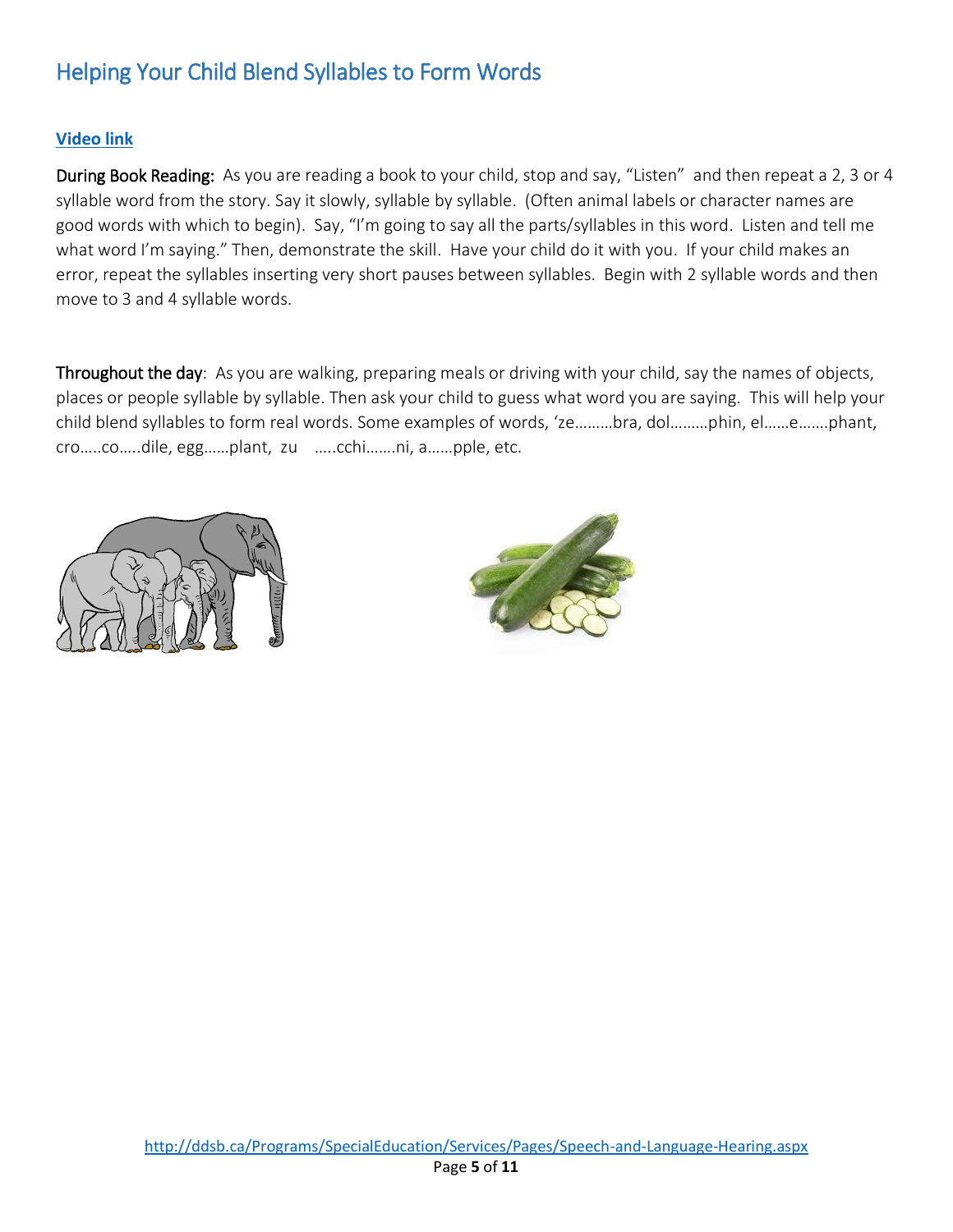# Helping Your Child Blend Word Parts (i.e., the first sound of a word and the rest of the word) into Words

### **[Video link](https://www.youtube.com/watch?v=AYNXs_4l4VA&index=5&list=PLX4zoFR8m8tDXLjDnKELTn4M9dNWGEcxf)**

For example, 'd'………'og' is blended to 'dog'. 'c'………'at' is blended to 'cat'.





During Book Reading: As you are reading a book to your child, stop and tell your child, "Listen. I'm going to say a word in 2 parts – the first sound and the rest of the word. Can you guess what word I'm saying?" Use short, simple words from the book to demonstrate this skill.

Examples of words to use for this activity.

Hat, cat, fat, mat, mouse, house, big, pig, dig, cup, pot, hot, dog, log, mess, etc.

Throughout the day: As you are walking, preparing meals or driving with your child point out objects or places and say the name of the object or place in two parts and have your child blend the word. In this way you will help your child begin to 'blend' the first sound in the word and the rest of the word to form a word.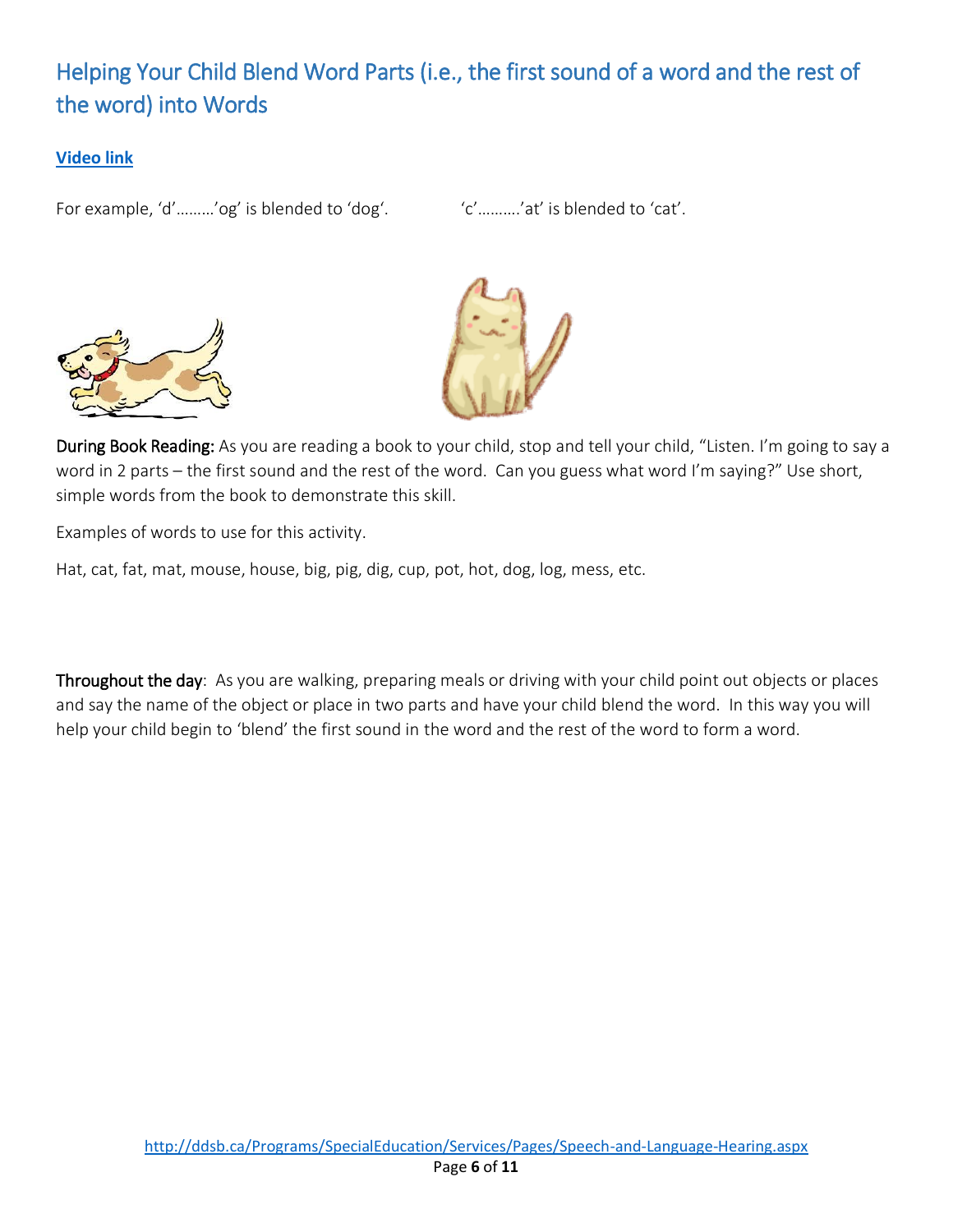# Helping Your Child say Short Words in Two Parts – the first sound and the rest of the word

### **[Video link](https://www.youtube.com/watch?v=IfLi0Ul_Teo&list=PLX4zoFR8m8tDXLjDnKELTn4M9dNWGEcxf&index=4)**

For example, the word 'dog' becomes 'd'………'og'; 'cat' becomes 'c'……….'at'.





During Book Reading: As you are reading a book to your child, stop and tell your child, "Listen. I'm going to say a word in 2 parts – the first sound and the rest of the word." Use short, simple words from the book to demonstrate this skill. Then have your child try to break the word into parts independently.

Examples of words to Use for This Activity

Hat, cat, fat, mat, mouse, house, big, pig, dig, cup, pot, hot, dog, log, mess, etc.

Throughout the day: As you are walking, preparing meals or driving with your child point out objects or places and say the name of the object or place in two parts. In this way you will help your child begin to 'hear' the first sound in the word and the rest of the word. Have your child breaking words into parts independently.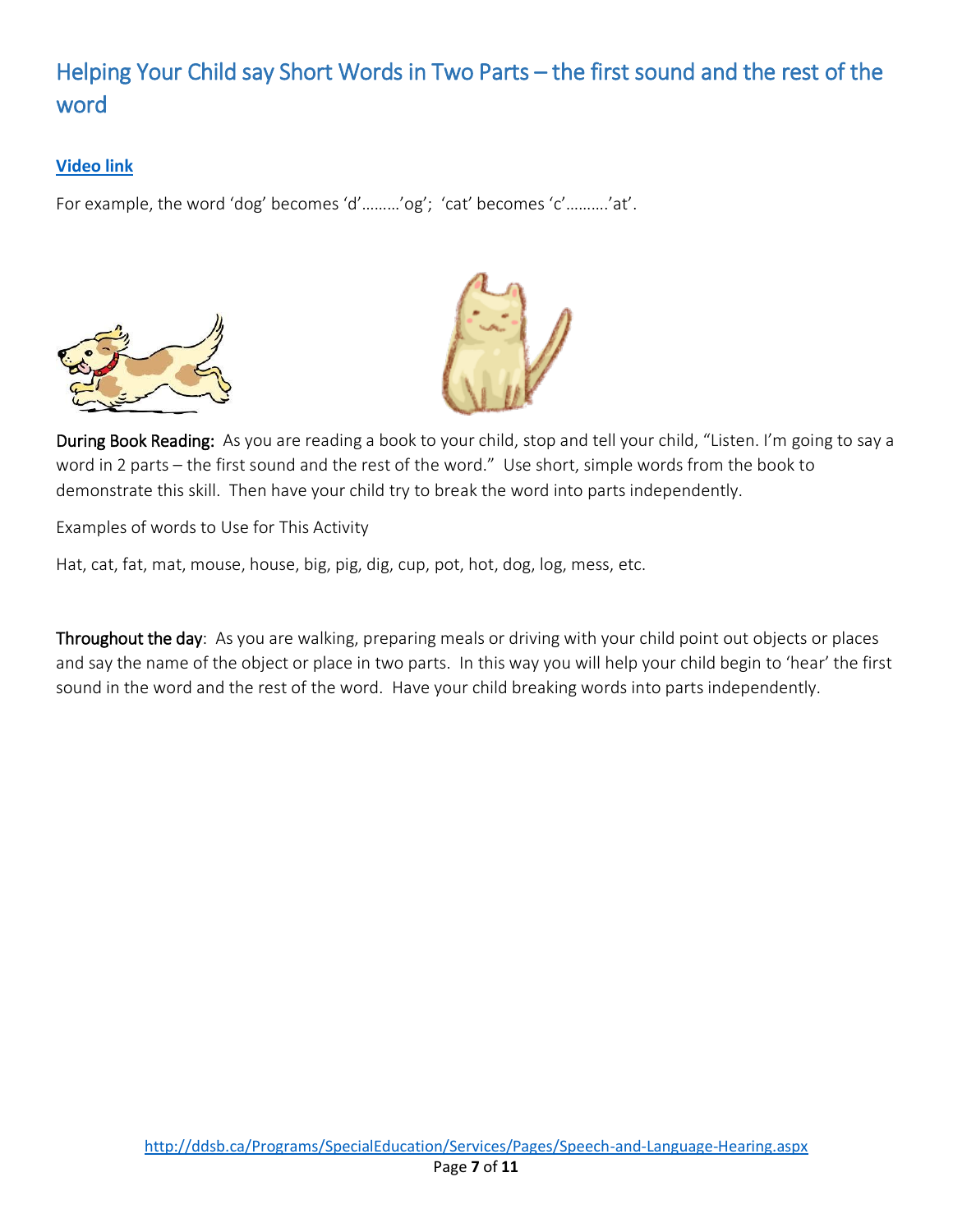## Helping Your Child Hear and Say the First Sound in Words

#### **[Video link](https://www.youtube.com/watch?v=wWQ-Opg0j4A&index=10&list=PLX4zoFR8m8tDXLjDnKELTn4M9dNWGEcxf)**

During Book Reading: As you are reading a book to your child, stop and tell your child, "Listen. I'm going to say a word. Can you tell me the first sound you hear in the word?" (If your child tells you the letter name say, "Yes, that is the name of the letter, but what sound does that letter make? Do you hear that sound at the beginning of the word?")



Throughout the day: As you are walking, preparing meals or driving with your child point out objects or places and say the name of the object or places and have your child hear and say the first sound in the word.

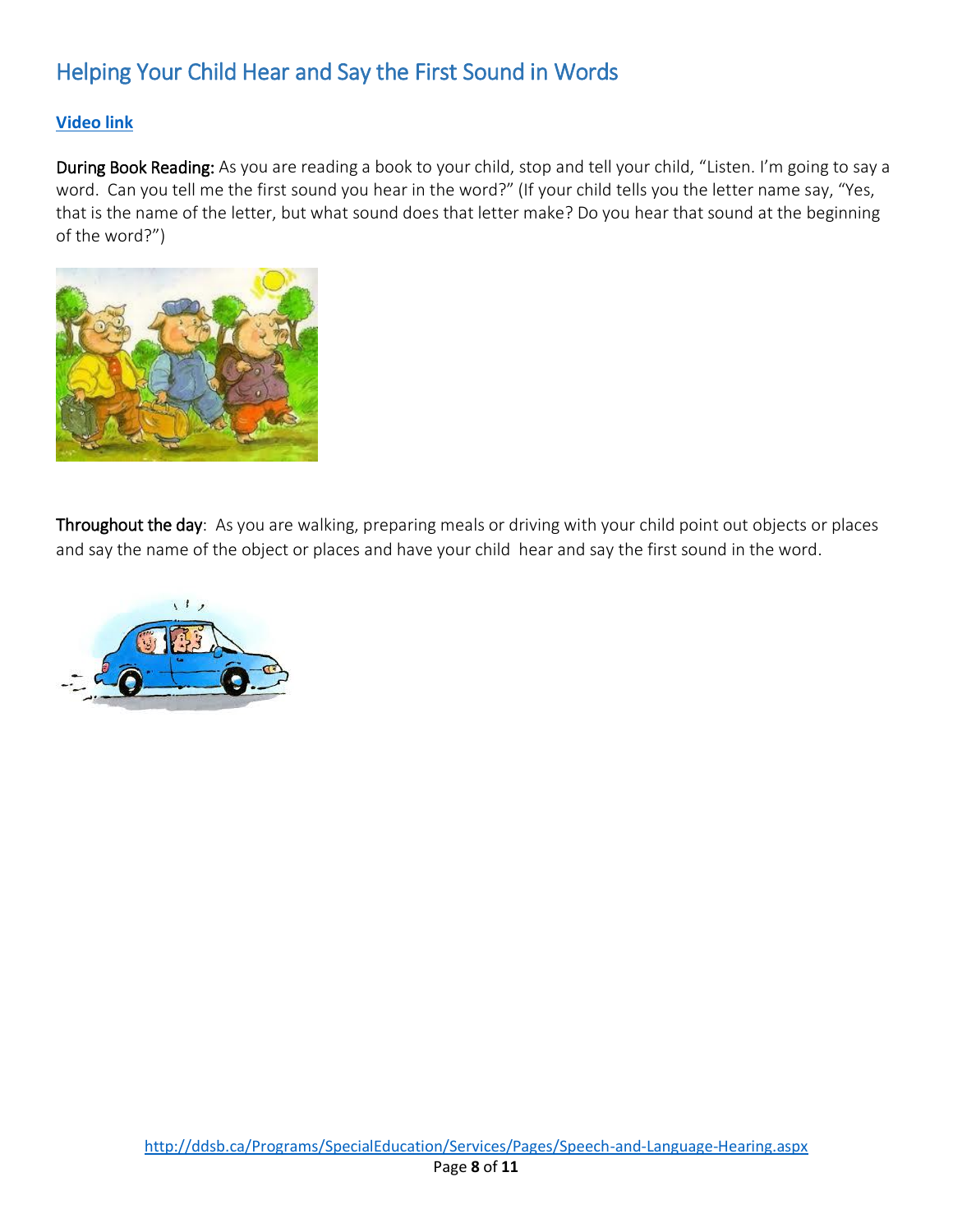# Helping Your Child Hear and Identify All the Sounds in Short Words (Segmenting)

### [Video link](https://www.youtube.com/watch?v=_q4VCMIWNjo&index=3&list=PLX4zoFR8m8tDXLjDnKELTn4M9dNWGEcxf)

During Book Reading: As you are reading a book to your child, stop and tell your child, "Listen. I'm going to say a word. Can you tell me all the sounds you hear in the word?" (If your child tells you the letter names say, "Yes, those are the names of the letters, but what sounds do you hear?" For this activity, use short words (3 or 4 sounds) that do not contain consonant blends such as "blue" or "truck".

Examples of Words to Use for This Activity:

Hat, cat, fat, mat, mouse, house, big, pig, dig, cup, pot, hot, dog, log, mess, cake, pop, etc.



Throughout the Day: As you are walking, preparing meals or driving with your child, point out objects or places and say their names. Have your child say the word sound by sound.

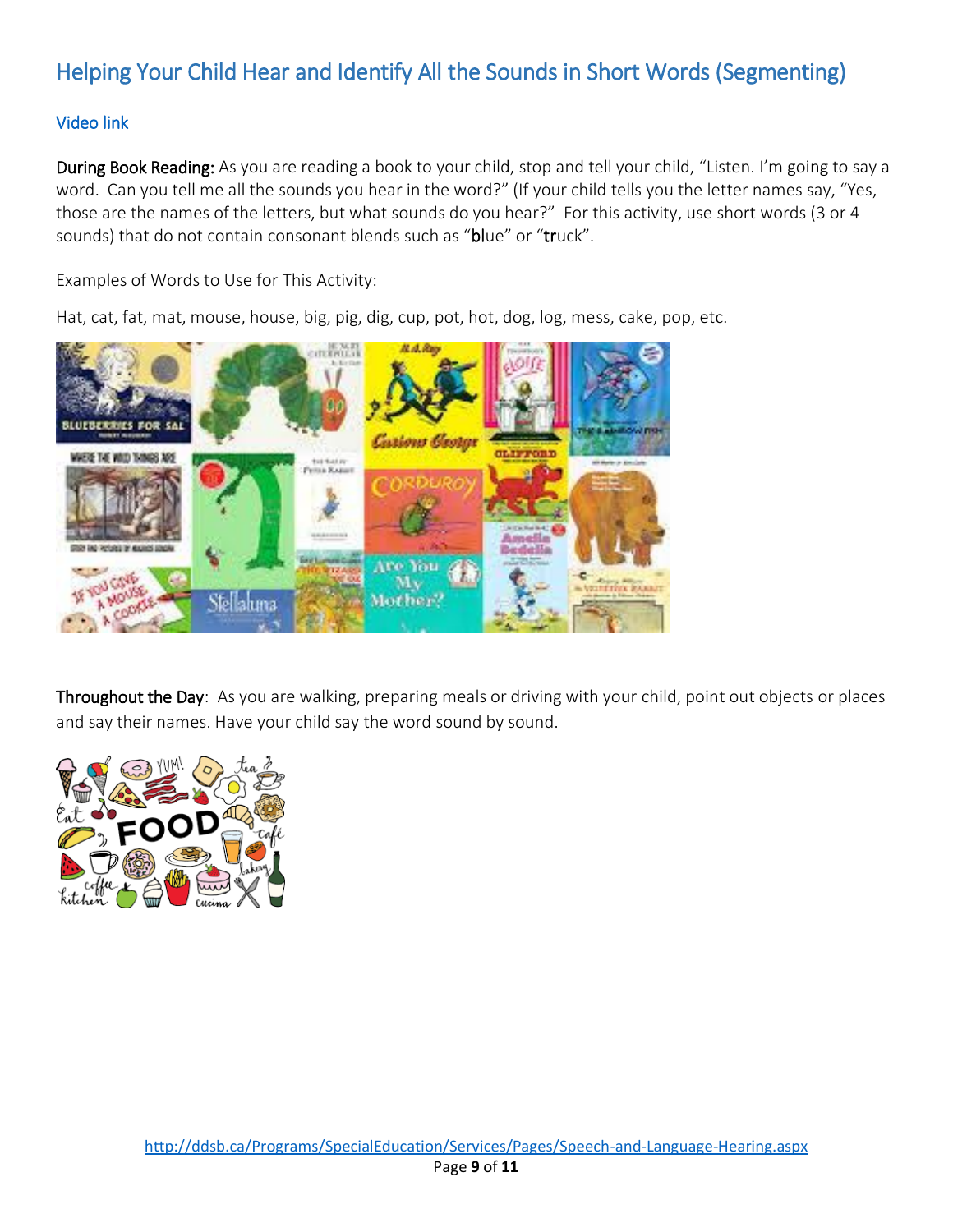# Helping Your Child Blend All the Sounds in Short Words to Form a Word (Blending)

### [Video link](https://www.youtube.com/watch?v=CDlMebTNFEQ&list=PLX4zoFR8m8tDXLjDnKELTn4M9dNWGEcxf&index=2)

During Book Reading: As you are reading a book to your child, stop and tell your child, "Listen, I'm going to say all the sounds in a word. Can you tell me what word I said?" For this activity use short words (3 or 4 sounds) that do not contain consonant blends such as 'blue' or 'truck'.

Examples of words to use for this activity

Hat, cat, fat, mat, mouse, house, big, pig, dig, cup, pot, hot, dog, log, mess, cake, pop, etc.



Throughout the day: As you are walking, preparing meals or driving with your child say the names of objects or places sound by sound. Have your child guess what word you are saying.